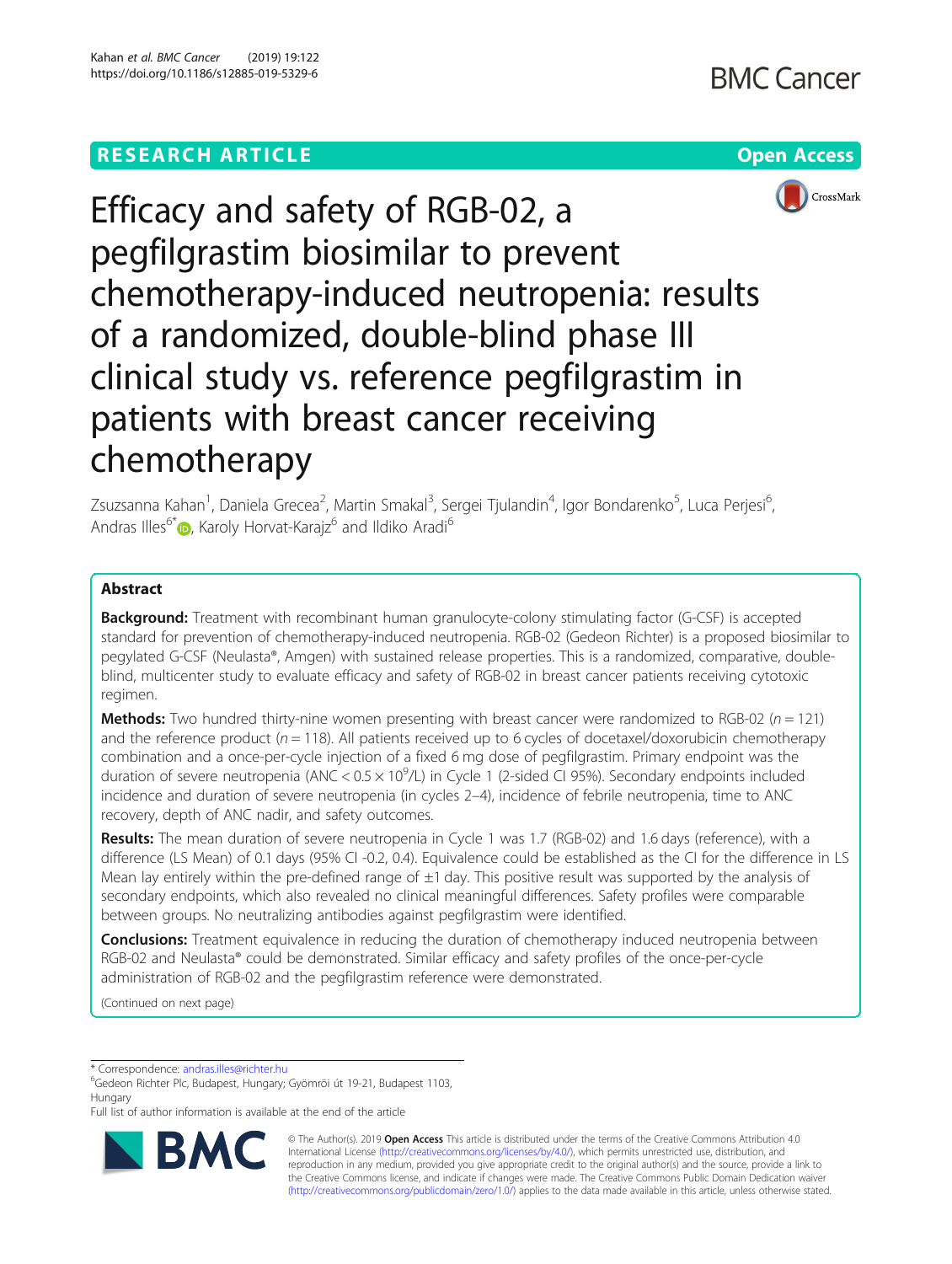#### (Continued from previous page)

Trial registration: The trial was registered prospectively, prior to study initiation. EudraCT number (2013-[003166-](https://www.clinicaltrialsregister.eu/ctr-search/trial/2013-003166-14/HU) [14\)](https://www.clinicaltrialsregister.eu/ctr-search/trial/2013-003166-14/HU). The date of registration was 12 July, 2013.

Keywords: Pegfilgrastim, Biosimilar, Chemotherapy-induced neutropenia, RGB-02, Clinical study, Breast Cancer, Therapeutic equivalence

## Background

RGB-02 (Gedeon Richter) is a proposed biosimilar medicinal product to Neulasta® (Amgen) which has been approved in the European Union (EU) in 2002 and is commonly used to decrease the duration of chemotherapy-induced neutropenia and to reduce the probability of febrile neutropenic episodes in patients treated with cytotoxic chemotherapy for malignancy. The active substance of RGB-02 is pegfilgrastim, the pegylated form of filgrastim, which constitutes a covalent conjugate of recombinant human granulocyte-colony stimulating factor (G-CSF) with a single 20 kDa polyethylene glycol (PEG) [[1\]](#page-8-0). Filgrastim, approved in 1991 is a non-glycosylated protein with a methionine group attached to the human amino acid sequence and is produced by recombinant-DNA technology in Escherichia coli. Filgrastim is eliminated from the circulation by rapid renal clearance therefore requires daily administration in each chemotherapy cycle [\[2](#page-8-0)]. In contrast, pegfilgrastim is mainly eliminated by neutrophil-mediated clearance, resulting in a long serum half-life and therefore allows a single administration per chemotherapy-cycle [\[3](#page-8-0), [4\]](#page-8-0). This clear advantage over filgrastim which has to be administered daily, leads to a better patient compliance and results in improved clinical outcomes [\[5](#page-8-0)–[7](#page-8-0)].

Since filgrastim biosimilars referring to the reference product Neupogen® are authorized in Europe since 2009 and in the US since 2015, no biosimilars of pegfilgrastim are approved yet although some compounds are in different stages of development [[8](#page-8-0)–[10](#page-8-0)]. The development of biosimilars is regulated through specific guidelines to guarantee similarity with the reference product in quality, pharmacokinetics, −dynamics, and clinical efficacy as well as the safety profile  $[11-14]$  $[11-14]$  $[11-14]$  $[11-14]$ .

We are reporting here the results of a clinical study comparing efficacy and safety of the proposed biosimilar RGB-02 with the reference compound Neulasta® (hereinafter referred to as reference). This phase III study was designed as prospective, randomized, double-blind, parallel-group, multinational, multicentric trial to demonstrate confirmatory equivalence in terms of pharmacodynamic and clinical parameters in breast cancer patients receiving docetaxel/doxorubicin as myelosuppressive chemotherapy combination.

## Methods

Between January 2014 and April 2015, we included 238 patients with breast cancer in 35 centers (located in Hungary, Romania, Czech Republic, Bulgaria, Croatia, Serbia, Russia, Ukraine) receiving chemotherapy on Day 1 of each cycle with  $60 \text{ mg/m}^2$  doxorubicin infusion followed by  $75 \text{ mg/m}^2$  docetaxel (EudraCT number 2013–003166-14). The study protocol considered all relevant regulatory and scientific guidelines [\[15](#page-8-0)–[17\]](#page-9-0) and was approved by all involved national regulatory authorities and ethics committees. The performance and supervision of this trial followed the principles of Good Clinical Practice (GCP) as laid down in ICH E 6 [\[18](#page-9-0)]. No interim analysis was performed and no Data Monitoring Committee operated in this study.

#### Patients

The study population included chemotherapy-naïve women  $\geq$ 18 and  $\leq$  65 years of age with invasive breast cancer (Stage IIB and III) appropriate for combined treatment with doxorubicin/ docetaxel in the neo−/adjuvant treatment setting. Additional inclusion criteria were Eastern Cooperative Oncology Group (ECOG) performance status 0 or 1 and adequate bone marrow function, as indicated by absolute neutrophil count (ANC)  $\geq 1.5 \times$ 10<sup>9</sup>/L, platelet count  $\geq$ 100 × 10<sup>9</sup>/L, and Hemoglobin > 8 g/dL; adequate renal and hepatic function with an estimated creatinine clearance ≥50 mL/min (Cockcroft-- Gault method), bilirubin, aspartate transaminase, alanine transaminase  $< 1.5$  x upper limit of normal (ULN), and Alkaline phosphatase < 2.5 x ULN. Women with childbearing potential had to present a negative urine pregnancy test and had to agree to use 2 reliable methods of contraception during treatment period and for 3 months thereafter. Written informed consent had to be given prior to any study-related procedure. Main exclusion criteria were any other malignancy within 5 years prior to randomization, with the exception of cervical carcinoma in situ, non-melanoma skin cancer, or superficial bladder tumors (Ta, Tis, or T1) that had been successfully and curatively treated; active infection or systemic anti-infective treatment, radiation therapy within 4 weeks prior to randomization; past exposure to any G-CSFs; concurrent anti-cancer therapy, concomitant treatment with bisphosphonates; prior bone marrow or stem cell transplantation; history or presence of sickle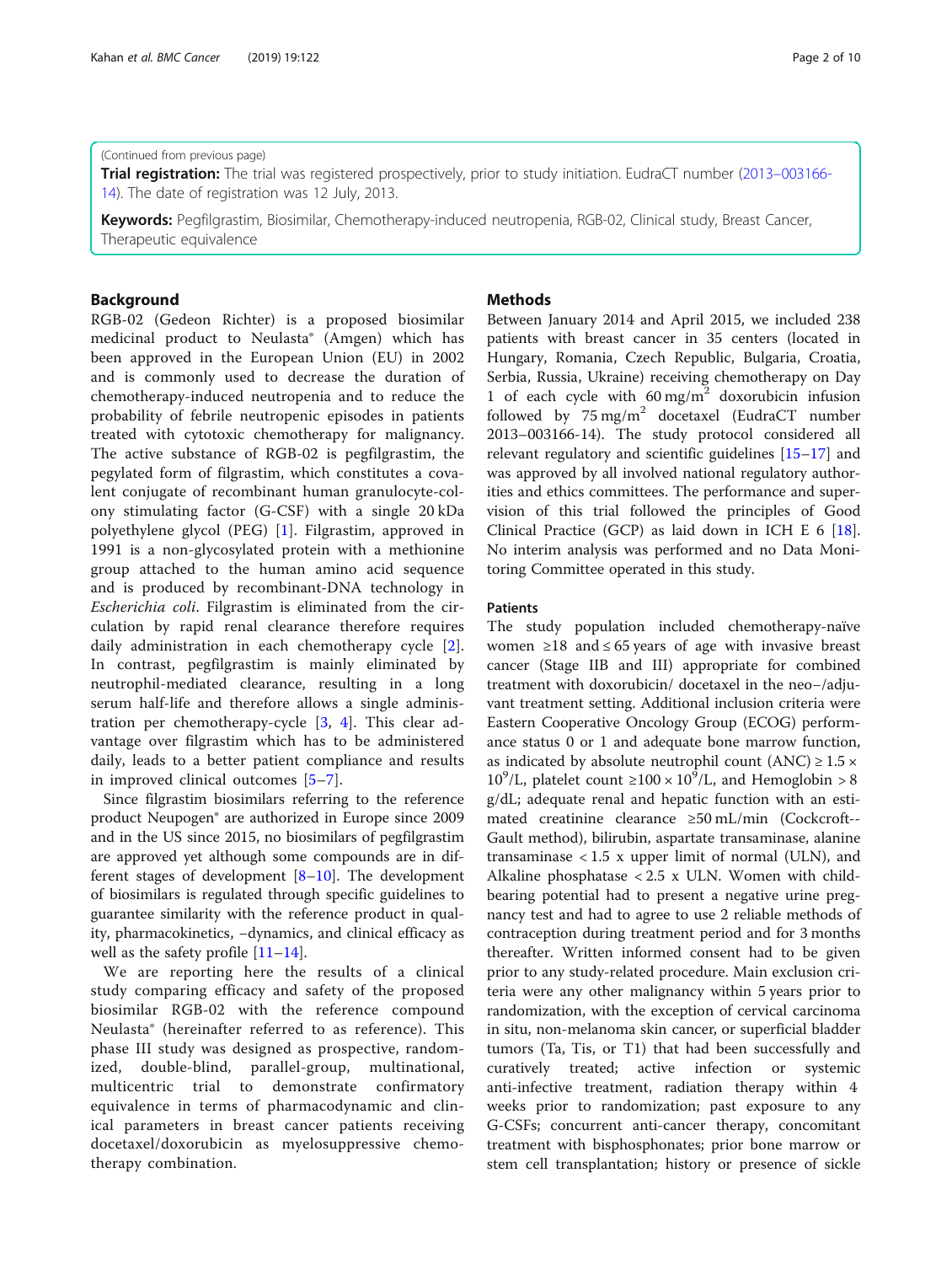cell disease, and significant cardiovascular disease (caution especially for doxorubicin).

#### Randomization and study treatment

Eligible patients were randomly assigned to receive the study drugs (6 mg s.c. of either RGB-02 or reference) in a 1:1 ratio via an interactive voice/web response system (IXRS). On day 1 of each treatment cycle, all patients received 60 mg/m<sup>2</sup> doxorubicin followed 1 h later by an intravenous infusion of  $75 \text{ mg/m}^2$  docetaxel. Chemotherapy was to be repeated every 3 weeks for up to 6 cycles. Patients were dosed with the study drugs approximately 24 h after chemotherapy was initiated for each cycle.

## Study procedures

The study design was set up in a double blind fashion for the first 2 treatment cycles to demonstrate confirmatory efficacy followed by an open-label safety assessment during treatment the subsequent cycles. Patients in the reference arm were switched to open-label RGB-02 starting with cycle 3. After the initial 3-weeks-screening period and baseline visits, patients were scheduled for 4 chemotherapy cycles (and 2 additional if deemed necessary) each requiring 12 study visits within 3 weeks followed by a final safety assessment 6 months after treatment start. Pre-defined hematology blood samplings to determine the absolute neutrophil count for efficacy assessment were performed on Days − 1, 1, 2, 3, daily from Day 5 to Day10 and on Days 14 and 18. All patients underwent a baseline clinical examination that included physical examination, pregnancy testing, safety monitoring including hematology data (Hemoglobin; WBC count, lymphocytes (absolute), neutrophils (absolute), platelets); testing of hepatic function (aspartate aminotransferase, alanine aminotransferase, and bilirubin), lactate dehydrogenase, albumin, blood urea nitrogen, uric acid, creatinine clearance.

Blood sampling for immunogenicity assessments of pegfilgrastim was performed at Day − 1 of Cycles 1, 3 and 4, before any study treatment was administered and at the end of Cycle 4 and at follow-up. A stepwise approach was established for immunogenicity assessment, namely all samples were analyzed with screening assays for anti-RGB-02 and anti Neulasta® antibodies. The samples assessed positive with the screening assays were to be analyzed with confirmatory assays and the confirmed positive samples would have been analyzed with a cell-based neutralizing assay. Immunogenicity assays used were developed and validated in line with the applicable guidelines and recommendations [\[14](#page-8-0), [19,](#page-9-0) [20\]](#page-9-0).

## Study outcomes

The primary efficacy variable was the mean duration of severe neutropenia (DSN) in chemotherapy cycle 1

whereas DSN was defined as the number of consecutive days in which a patient had an ANC <  $0.5 \times 10^9$ /L.

Other secondary outcomes comprised the duration of severe neutropenia  $(ANC < 0.5 \times 10^9/L)$  in Cycles 2, 3 and 4, the incidence of severe neutropenia as well as febrile neutropenia in Cycles 1 and 2, time to ANC recovery and the depth of ANC nadir in Cycles 1 and 2.

The incidence of febrile neutropenia was based on the ESMO definition of an oral temperature  $> 38.5$  °C or 2 consecutive readings of  $> 38.0$  °C for 2 h and an ANC <  $0.5 \times 10^9$ /L (or expected to fall below  $0.5 \times 10^9$ /L), whereas the overall incidence of febrile neutropenia included beyond the ESMO definition any administration of systemic antibiotics if treatment with the antibiotics was commenced while the ANC was under  $1.5 \times 10^9$ /L [\[21\]](#page-9-0).

The safety assessment was performed by continuously evaluating adverse events according Common Terminology Criteria for Adverse Events (CTCAE), Version 4.03. Further safety assessments included physical examinations with special regard to the site of pegfilgrastim injection, vital signs, ECG, pulse oximetry and laboratory tests conducted at baseline and at defined time points post dose. Hematology parameters were assessed on Days 1, 3, 5–10, 14 and 18, while the timing of other lab tests varied depending on the parameter. A follow-up visit was performed 6 months after individual study start.

#### Statistical analysis

The sample size of 111 evaluable patients per treatment arm was determined based on an equivalence test of means using two 1-sided tests on data from a parallel-group design in order to achieve 90% power at 5% significance level when the true difference between the means was assumed to be 0.25, the standard deviation (std) was assumed to be 1.70, and the equivalence limits were − 1.00 and 1.00 days.

The primary efficacy variable was the duration of severe neutropenia, defined as  $ANC < 0.5 \times 10^9$ /L, in the first cycle of chemotherapy. The difference in mean duration of severe neutropenia between the 2 treatment arms and the 2-sided 95% confidence interval (CI) for the difference between means was calculated using an analysis of covariance (ANCOVA) model with treatment, country, chemotherapy treatment setting (neoadjuvant or adjuvant) as factors, and baseline ANC value (value at Day − 1, Cycle 1) as covariate in the model.

If the upper limit of the 95% CI for the difference in means was ≤1 day and the lower bound of the CI for the difference in means was  $≥$  – 1 day, then the means in the 2 arms were to be considered equivalent. A similar analysis was performed for Cycle 2.

The duration of severe neutropenia in Cycles 3 and 4 as well as the depth of ANC nadir in Cycles 1 and 2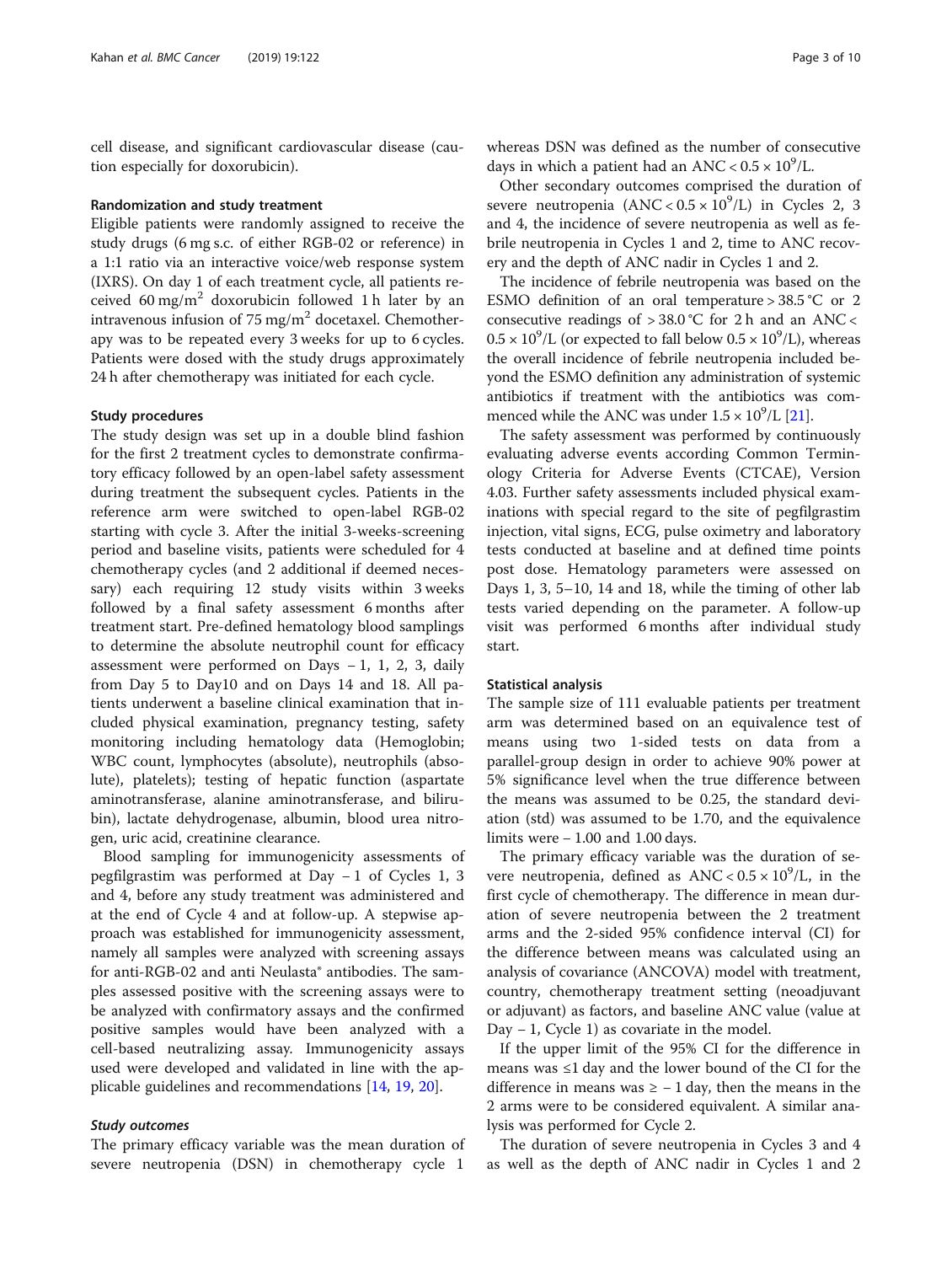were summarized using descriptive statistics. An ANCOVA analysis was also performed for the difference in depth of ANC nadir.

The difference in the incidence of patients with febrile neutropenia in Cycles 1 and 2 between the 2 treatment arms with associated 95% CI was presented. Time to ANC recovery in Cycles 1 and 2 was analyzed using Kaplan-Meier life table methods. The analyses were performed using the protocol definition for ANC recovery (number of days from any ANC value  $< 0.5 \times 10^9$ /L to ANC  $\geq$  2  $\times$  10<sup>9</sup>/L) and repeated for the alternative definition (number of days from the date of the lowest measured ANC value to  $\text{ANC} \geq 2 \times 10^9$ /L). The primary data set for efficacy analysis was the per-protocol (PP) population; the full analysis set (FAS) was analysed in addition for demonstrating robustness of data. All patients who received at least one dose of a study medication were included in the safety analysis. Safety variables were summarized by treatment arm. All statistical analyses were performed using SAS 9.2 software.

## Results

A total of 239 patients were randomized (1:1) to receive either RGB-02 or the reference product prior to undergoing chemotherapy at 35 study centers. One patient was excluded (this patient randomized to the comparator arm did not meet inclusion criteria and discontinued without receiving study medication) leaving 238 patients in the FAS (Full analysis set) population, of whom 121 received RGB-02 and 117 received reference product. The FAS collective also served as safety data set, detailed patient disposition is listed in Fig. 1.

There were generally no differences in patient characteristics at baseline between groups (Table [1\)](#page-4-0). Stage of breast cancer was IIB in 47.9% of patients and III in 50.8% of patients, with no differences observed between study arms. Adjuvant chemotherapy setting was more common than neoadjuvant in the RGB-02 arm (57.9 and 42.1%, respectively), slightly different - but not clinically meaningful - to the comparator arm (adjuvant: 50.4%, neoadjuvant: 49.6%). Both groups were comparable regarding medical history, concomitant medication, and surgical interventions for the underlying breast cancer.

## Primary efficacy endpoint

Therapeutic equivalence could be demonstrated between RGB-02 and the reference pegfilgrastim with

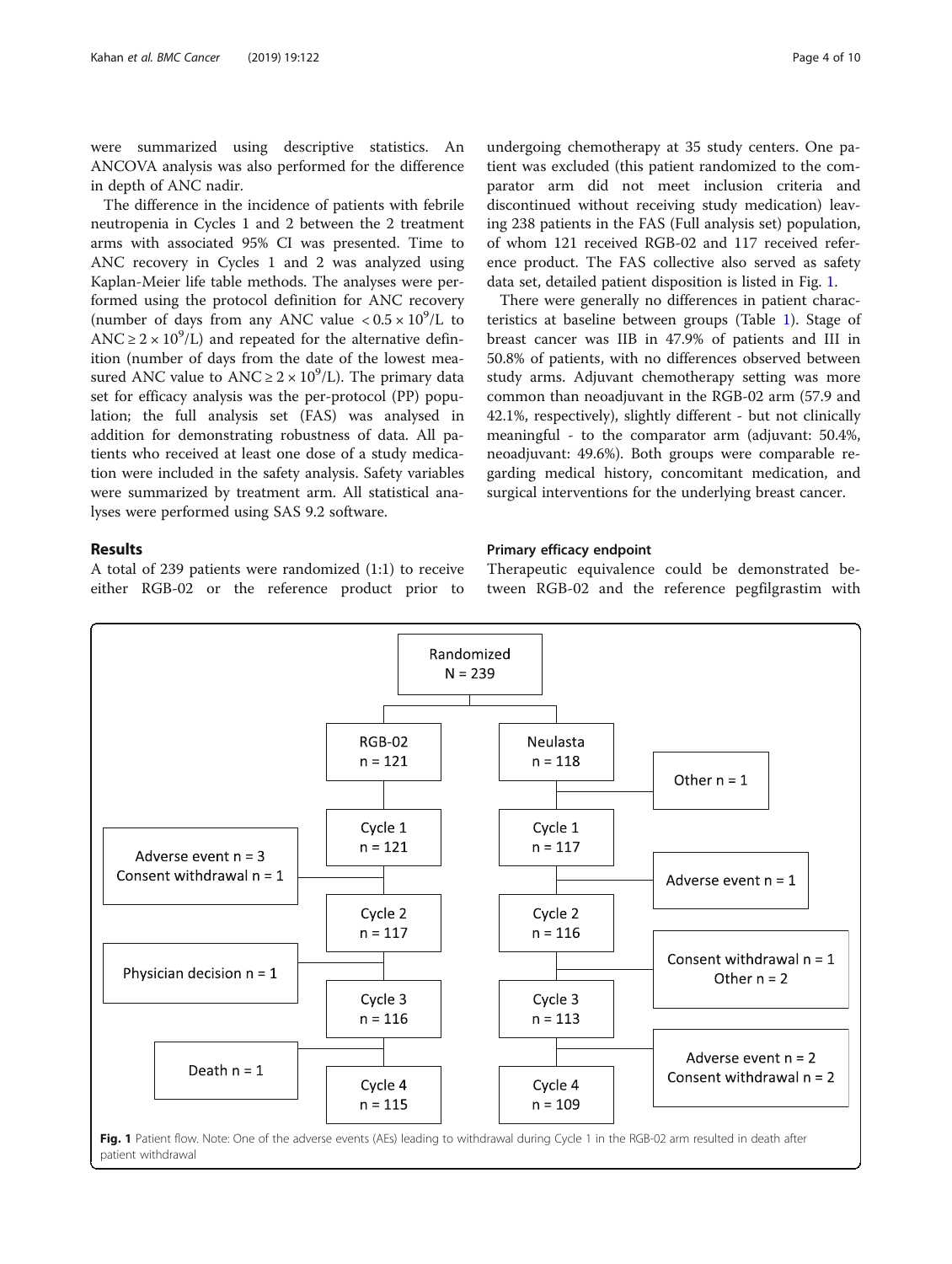<span id="page-4-0"></span>Table 1 Patient characteristics: Full Analysis Set

| Variable                       | $RGB-02$<br>$(N = 121)$ | Reference<br>$(N = 117)$ | Total<br>$(N = 238)$ |
|--------------------------------|-------------------------|--------------------------|----------------------|
| Race [n (%)]                   |                         |                          |                      |
| White                          | 120 (99.2)              | 117 (100)                | 237 (99.6)           |
| Asian                          | 1(0.8)                  | $\Omega$                 | 1(0.4)               |
| Age (years)                    |                         |                          |                      |
| Mean (std)                     | 51.0 (8.20)             | 51.2 (9.56)              | 51.1 (8.88)          |
| Weight (kg)                    |                         |                          |                      |
| Mean (std)                     | 72.17 (14.049)          | 74.83 (15.240)           | 73.48 (14.676)       |
| Height (cm)                    |                         |                          |                      |
| Mean (std)                     | 163.3 (6.58)            | 163.5(6.29)              | 163.4 (6.43)         |
| $BSA$ (m <sup>2</sup> )        |                         |                          |                      |
| Mean (std)                     | 1.791 (0.1718)          | 1.815 (0.1812)           | 1.803 (0.1765)       |
| Stage of disease [n (%)]       |                         |                          |                      |
| Stage IIB                      | 58 (47.9)               | 56 (47.9)                | 114 (47.9)           |
| Stage III                      | 61(50.4)                | 60 (51.3)                | 121 (50.8)           |
| Chemotherapy treatment [n (%)] |                         |                          |                      |
| Neoadjuvant                    | 51 (42.1)               | 58 (49.6)                | 109 (45.8)           |
| Adjuvant                       | 70 (57.9)               | 59 (50.4)                | 129 (54.2)           |

BSA body surface area; std.standard deviation

95% CIs within the predefined margins of  $\pm 1$  day confirming equivalence.

The mean duration of severe neutropenia (DSN, defined as the number of days from the first ANC value <  $0.5 \times 10^9$ /L until increasing back  $\ge 0.5 \times 10^9$ /L) in the PP collective during cycle 1 was comparable in the RGB-02 arm  $(1.7 \pm 1.14 \text{ days})$  and the reference arm  $(1.6 \pm 1.31$ 

Table 2 Duration of Severe Neutropenia

days). The LS Means (95% CI) were 1.5 (1.2, 1.8) and 1.4 (1.1, 1.7) days, respectively. The LS Mean for the difference in duration of severe neutropenia was 0.1 days (95% CI: -0.2, 0.4), identical to that observed in the FAS population. In cycle 2 the DSN declined equally to 0.7 days for both compounds (Table 2). The mean duration of severe neutropenia in Cycles 3 and 4, after patients in the reference arm switched to RGB-02, was < 1 day in the RGB-02 arm (0.9 days) and the reference arm switched to RGB-02 (0.6 days), indicating that the switch from reference to RGB-02 treatment did not increase the patient's risk to develop longer lasting grade 4 neutropenia.

The similarity of results in the primary efficacy variable between the PP population and the FAS further supports the observed equivalent effect and robustness of data.

## Secondary efficacy endpoints

Neither statistically significant nor clinically relevant differences were detected in secondary endpoints between treatment groups.

The mean daily ANC values for both groups in Cycle 1 were almost identical (Fig. [2](#page-5-0)).

Most patients experienced severe neutropenia (defined as  $ANC < 0.5 \times 10^9$ /L) during cycle 1. The incidence of severe neutropenia decreased in cycle 2 compared to cycle 1 in both treatment groups with no statistical significant differences, for RGB-02 from 84.6% (99 patients) to 54.1% (60 patients) and for the comparator groups from 77.0% (87 patients) to 43.7% (45 patients) (Table [3\)](#page-5-0).

| $\blacksquare$ baration of severe reatioperma |               |                    |                                |
|-----------------------------------------------|---------------|--------------------|--------------------------------|
|                                               | RGB-02        | Reference          | Difference(RGB-02 - Reference) |
| Cycle 1, PP population                        |               |                    |                                |
| n                                             | 112           | 111                |                                |
| Mean (SD)                                     | 1.7(1.14)     | 1.6(1.31)          |                                |
| Least squares mean (95% CI)                   | 1.5(1.2, 1.8) | 1.4(1.1, 1.7)      | $0.1$ $(-0.2, 0.4)$            |
| Cycle 1, FAS                                  |               |                    |                                |
| n                                             | 121           | 117                |                                |
| Mean (SD)                                     | 1.8(1.28)     | 1.7(1.45)          |                                |
| Least squares mean (95% CI)                   | 1.6(1.3, 1.9) | 1.4(1.1, 1.7)      | $0.1$ (-0.2, 0.4)              |
| Cycle 2, PP population                        |               |                    |                                |
| n                                             | 111           | 100                |                                |
| Mean (SD)                                     | 0.7(0.81)     | 0.7(0.97)          |                                |
| Least squares mean (95% CI)                   | 0.7(0.4, 0.9) | $0.6$ $(0.4, 0.8)$ | $0.1$ (-0.2, 0.3)              |
| Cycle 2, FAS                                  |               |                    |                                |
| n                                             | 117           | 116                |                                |
| Mean (SD)                                     | 0.7(0.81)     | 0.9(1.31)          |                                |
| Least squares mean (95% CI)                   | 0.5(0.3, 0.8) | $0.8$ $(0.5, 1.0)$ | $-0.2$ $(-0.5, 0.1)$           |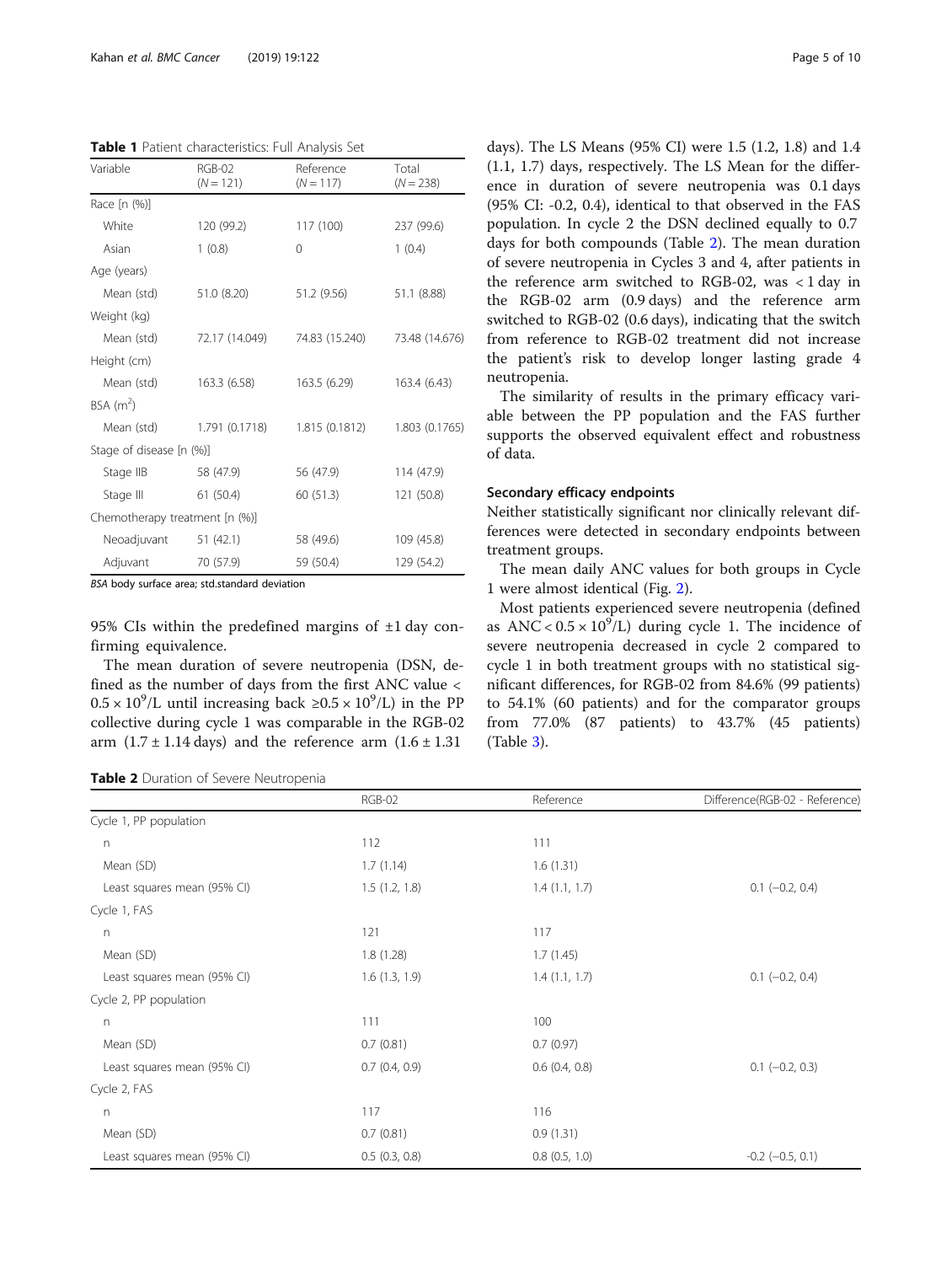<span id="page-5-0"></span>

During Cycle 1, the observed incidence and the overall incidence of febrile neutropenia including cases meeting the ESMO criteria and those who started systemic antibiotic treatment was similar in both groups with 5 patients [4.3%] and 10 patients [8.5%]) in the RGB-02 arm and 4 patients [3.5%] and 8 patients [7.1%]) in the reference arm. During Cycle 2, no febrile neutropenia was observed in any of the treatment arm except one overall febrile neutropenia case in the RGB-02 group (Table [4\)](#page-6-0).

There were no significant differences between groups regarding mean time to ANC recovery (defined as recovery from any ANC value  $< 0.5 \times 10^9$ /L to ANC  $\ge 2 \times 10^9$ / L). During Cycle 1, mean time to recovery was  $3.4 \pm$ 1.84 days in the RGB-02 arm and  $3.7 \pm 1.88$  days in the reference arm; during Cycle 2, mean time to recovery was  $2.8 \pm 1.09$  days and  $3.4 \pm 2.11$  days, respectively. The recovery from the date of the lowest measured ANC value was comparable between groups, too (Fig. 2). Also, no clinically meaningful difference was found when comparing the mean depth of ANC nadir in Cycle 1 and 2.

## Safety

When analysing the safety population one has to take into account that the reference drug was given only for the double-blind period of the first 2 Cycles. All patients from that group received thereafter RGB-02 for cycles 3–6. The safety population for the comparative safety analysis (Table [5\)](#page-6-0) comprised 238 women (RGB-02 = 121, reference = 117) whereas altogether 234 women received 995 doses of RGB-02 throughout the course of the study. In total, 204/234 (87.2%) patients treated with RGB-02 had at least 1 adverse event (AE).

| Table 3 Incidence of Severe Neutropenia |  |  |
|-----------------------------------------|--|--|
|-----------------------------------------|--|--|

|                                             | RGB-02                 | Reference           | Difference(RGB-02 - Reference) |
|---------------------------------------------|------------------------|---------------------|--------------------------------|
| Cycle 1, PP population                      |                        |                     |                                |
| n                                           | 117                    | 113                 |                                |
| n (%) with severe neutropenia               | 99 (84.6)              | 87 (77.0)           |                                |
| Proportion (95% CI) with severe neutropenia | $0.846$ (0.768, 0.906) | 0.770(0.681, 0.844) | $0.076$ ( $-0.055$ , 0.204)    |
| Cycle 2, PP population                      |                        |                     |                                |
| n                                           | 111                    | 103                 |                                |
| n (%) with severe neutropenia               | 60(54.1)               | 45 (43.7)           |                                |
| Proportion (95% CI) with severe neutropenia | 0.541(0.443, 0.636)    | 0.437(0.339, 0.538) | $0.104(-0.031, 0.236)$         |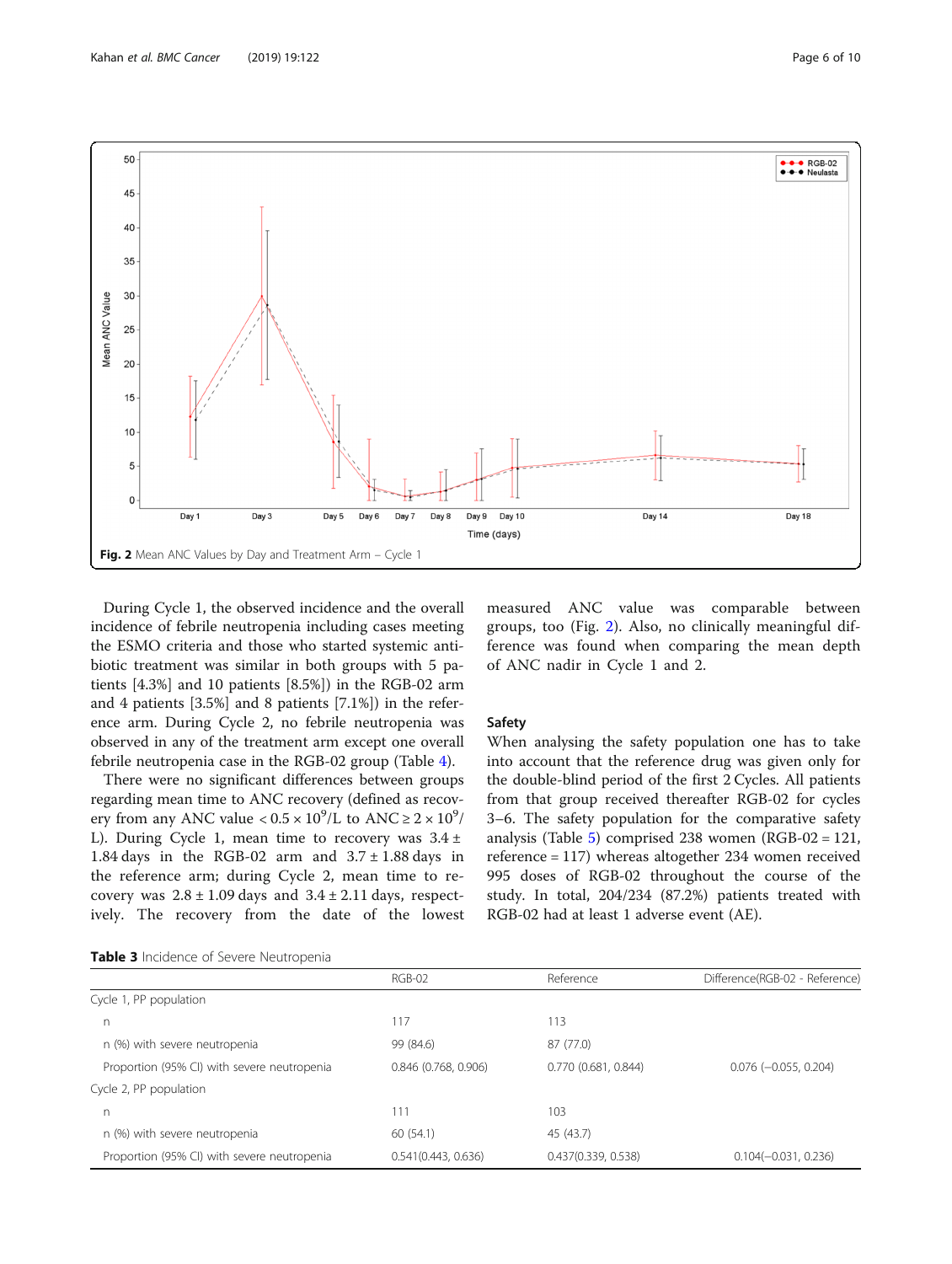## <span id="page-6-0"></span>Table 4 Observed Incidence of Febrile Neutropenia

|                                              | RGB-02                 | Reference           | Difference(RGB-02 - Reference) |
|----------------------------------------------|------------------------|---------------------|--------------------------------|
| Cycle 1, PP population                       |                        |                     |                                |
| n.                                           | 117                    | 113                 |                                |
| n (%) with febrile neutropenia               | 5(4.3)                 | 4(3.5)              |                                |
| Proportion (95% CI) with febrile neutropenia | $0.043$ (0.014, 0.097) | 0.035(0.010, 0.088) | $0.007(-0.123, 0.137)$         |
| Cycle 2, PP population                       |                        |                     |                                |
| n                                            | 111                    | 103                 |                                |
| n (%) with febrile neutropenia               | $\Omega$               |                     |                                |

The cumulative incidence of adverse events was similar between both groups.

During Cycles 1 and 2, 80.2% treatment-emergent adverse events (TEAE) were reported in the RGB-02 arm  $(n = 97)$  compared to 93.2% in the reference arm  $(n = 17)$ 109). Similarly, the number of patients with IMP-related AEs was marginally lower in the RGB-02 arm (17 patients [14.0%]) compared to the reference arm (27 patients [23.1%]). The most frequent pegfilgrastim-related AE was bone pain, slightly less frequently reported in the RGB-02 arm (14 patients [11.6%]) compared to the reference arm (20 patients [17.1%]).Other musculoskeletal and connective tissue disorders included arthralgia in the RGB-02 arm (2 patients [1.7%]. Myalgia (3 patients [2.6%], pain in extremity and spinal pain (2 patients [1.7%] each) were reported in the reference arm only.

Serious adverse events (SAE) were reported during the double-blind period at Cycles 1 and 2 in 8.3% of the RGB-02 arm and 6.8% of the reference arm cases, none of them related to pegfilgrastim (Table [6\)](#page-7-0). The most frequent SAE was febrile neutropenia: 4.1% of patients in the RGB-02 arm and 5.1% of patients in the reference arm. There were 2 deaths reported in the RGB-02 arm, none of them were related to the investigational medicinal product (IMP). Causes for death were metastases to central nervous system and viral infection.

#### Immunogenicity

The screening assay test was negative in 96.1% of immunogenicity samples for the double blind treatment period. However, all positive screening tests were negative in the confirmatory test. Neutralising assay tests were not performed since none of the confirmatory tests were positive. In the open-label period including the 6-month follow - up, the screening assay test was negative in a range of 96.3–98.2% of all obtained immunogenicity samples at different time points. Again, positive screening tests turned out to be negative in the confirmatory test, therefore no neutralising assay tests were performed.

In conclusion, no patients of either treatment group had true positive immunogenicity results. The re-treatments did not increase the incidence of positive immune responses and the switch from reference treatment to RGB-02 did not provoke any immunogenic response.

## **Discussion**

This study was designed to confirm RGB-02 as a safe and effective biosimilar to the reference pegfilgrastim

**Table 5** Overall Frequency of Adverse Events

|                                             | $RGB-02(N = 121)$<br>n(%) | Reference( $N = 117$ )<br>n (%) |
|---------------------------------------------|---------------------------|---------------------------------|
| Number (%) of patients with:                |                           |                                 |
| Any AE                                      | 111(91.7)                 | 113 (96.6)                      |
| Any Grade $\geq$ 3 AE                       | 23 (19.0)                 | 18 (15.4)                       |
| Any AE related to IMP                       | 26(21.5)                  | 32(27.4)                        |
| Any serious AE                              | 13 (10.7)                 | 12(10.3)                        |
| Any IMP-related serious AE                  | $\mathbf{0}$              | $\circ$                         |
| Any AE leading to withdrawal                | 2(1.7)                    | 4(3.4)                          |
| Any IMP-related AE leading to withdrawal    | $\mathbf{0}$              | $\mathbf{0}$                    |
| Any AE with an outcome of death             | 2(1.7)                    | $\mathbf{0}$                    |
| Any IMP-related AE with an outcome of death | $\mathbf{0}$              | $\mathbf{0}$                    |
| Any injection site reaction AE              | 2(1.7)                    | 2(1.7)                          |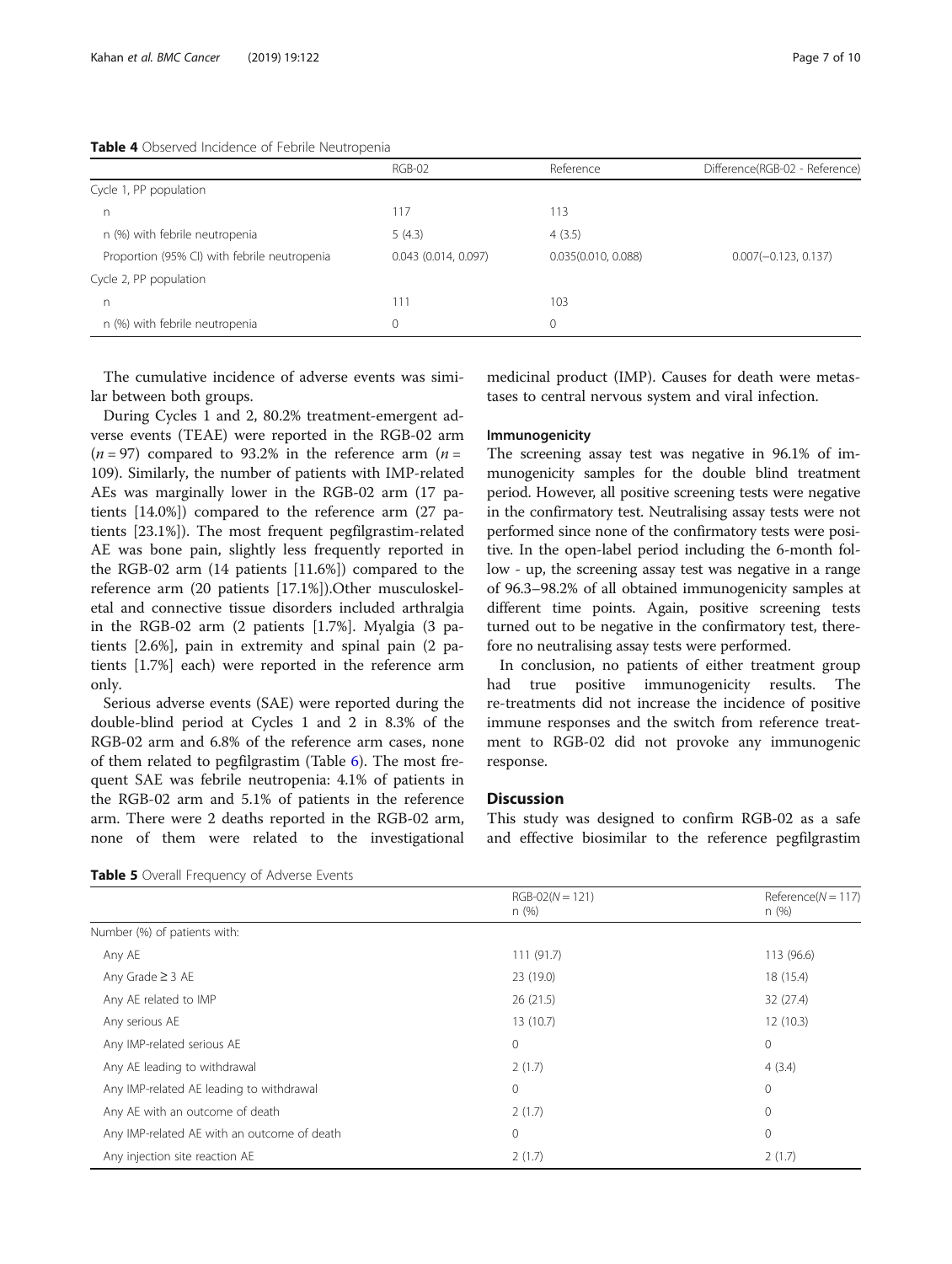| Page 8 of |  |
|-----------|--|
|           |  |

<span id="page-7-0"></span>

|                                                                          | RGB-02<br>$(N = 121)$<br>n(%) | Reference<br>$(N = 117)$<br>n(%) |
|--------------------------------------------------------------------------|-------------------------------|----------------------------------|
|                                                                          |                               |                                  |
| Any Serious Adverse Event in Cycle 1 or 2                                | 10(8.3)                       | 8(6.8)                           |
| Blood and lymphatic system disorders                                     | 5(4.1)                        | 7(6.0)                           |
| Febrile neutropenia                                                      | 5(4.1)                        | 6(5.1)                           |
| Neutropenia                                                              | $\circ$                       | 2(1.7)                           |
| Infections and infestations                                              | 2(1.7)                        | 1(0.9)                           |
| Cystitis                                                                 | $\circ$                       | 1(0.9)                           |
| Neutropenic infection                                                    | 1(0.8)                        | $\mathbf{0}$                     |
| Oesophageal candidiasis                                                  | 1(0.8)                        | $\mathbf{0}$                     |
| Vascular disorders                                                       | 2(1.7)                        | $\mathbf{0}$                     |
| Lymphorrhoea                                                             | 2(1.7)                        | $\mathbf{0}$                     |
| Gastrointestinal disorders                                               | 1(0.8)                        | 0                                |
| Haemorrhagic duodenitis                                                  | 1(0.8)                        | $\circ$                          |
| Erosive duodenitis                                                       | 1(0.8)                        | 0                                |
| Neoplasms benign, malignant and unspecified (including cysts and polyps) | 1(0.8)                        | $\mathbf{0}$                     |
| Metastases to central nervous system                                     | 1(0.8)                        | $\mathbf{0}$                     |

(Neulasta®) in a chemotherapeutic patient setting. The selected population received standard treatment with docetaxel/doxorubicin chemotherapy combination for breast cancer and was in close concordance to the populations chosen in former clinical trials with pegfilgrastim and biosimilar filgrastim trials. The chosen chemotherapy combination is known to cause severe neutropenia in almost all treated patients [[22\]](#page-9-0).

In this multinational, prospective, randomized double-blind study, therapeutic equivalence could be demonstrated between RGB-02 and the reference pegfilgrastim measuring the duration of severe neutropenia (DSN). The difference between treatments of 0.1 days and the 95% CI (− 0.2, 0.4) lies well inside the predefined range of ±1 day. The mean DSN observed in RGB-02  $(1.7 \pm 1.14 \text{ days})$  and the reference arm  $(1.6 \pm 1.31 \text{ days})$ was in line with published data (mean DSN of 1.3–1.8 days) [\[23](#page-9-0)–[27\]](#page-9-0). The analysis of secondary endpoints confirmed the positive findings for RGB-02. There was no clinically meaningful difference between treatment groups and the results showed similar evidence of benefit. The incidence and duration of severe neutropenia as well as episodes of fever and treatment with antibiotics were almost identical in both groups.

The safety results were comparable with published data for this chemotherapeutic regimen and pegfilgrastim [\[27,](#page-9-0) [28](#page-9-0)]. No new safety concerns were reported in this trial and RGB-02 was well tolerated with no related serious adverse events. Similarly, the incidence and severity of bone pain associated with the use of pegfilgrastim was comparable between treatment arms and was similar to previous studies [[29](#page-9-0)].

Immunogenicity can cause problems for biologics. Patients may produce antidrug antibodies (ADAs), which might lead to efficacy loss or adverse reactions. No patients had true positive immunogenicity results for RGB-02 or the reference pegfilgrastim, i.e., no immunogenic response to the study drugs was observed during the study as no anti-pegfilgrastim antibodies were detected in the study.

Pegylated filgrastim when compared to filgrastim exerts a longer half-life and allows therefore a single dose per cycle thus increasing patient compliance and thereby reducing the risk of febrile neutropenic episodes.

## Conclusions

Therapeutic treatment equivalence between RGB-02 and Neulasta® was demonstrated. The analysis of the primary as well as all secondary efficacy endpoints did not reveal any statistically significant or clinically meaningful differences between the treatment arms. The safety profile of RGB-02 is comparable with the reference pegfilgrastim and no immunogenicity was found, even after switching from the originator product to RGB-02.

## Additional file

[Additional file 1:](https://doi.org/10.1186/s12885-019-5329-6) List of Ethical Committees who approved the study RGB-02-101.(DOCX 12 kb)

#### Abbreviations

ADA: Anti-drug antibody; AE: Adverse event; ANC: Absolute neutrophil count; ANCOVA: Analysis of covariance; BSA: Body surface area; CI: Confidence interval; CTCAE: Common terminology criteria for adverse events; DNS: Duration of severe neutropenia; ECG: Electrocardiogram; ECOG: Eastern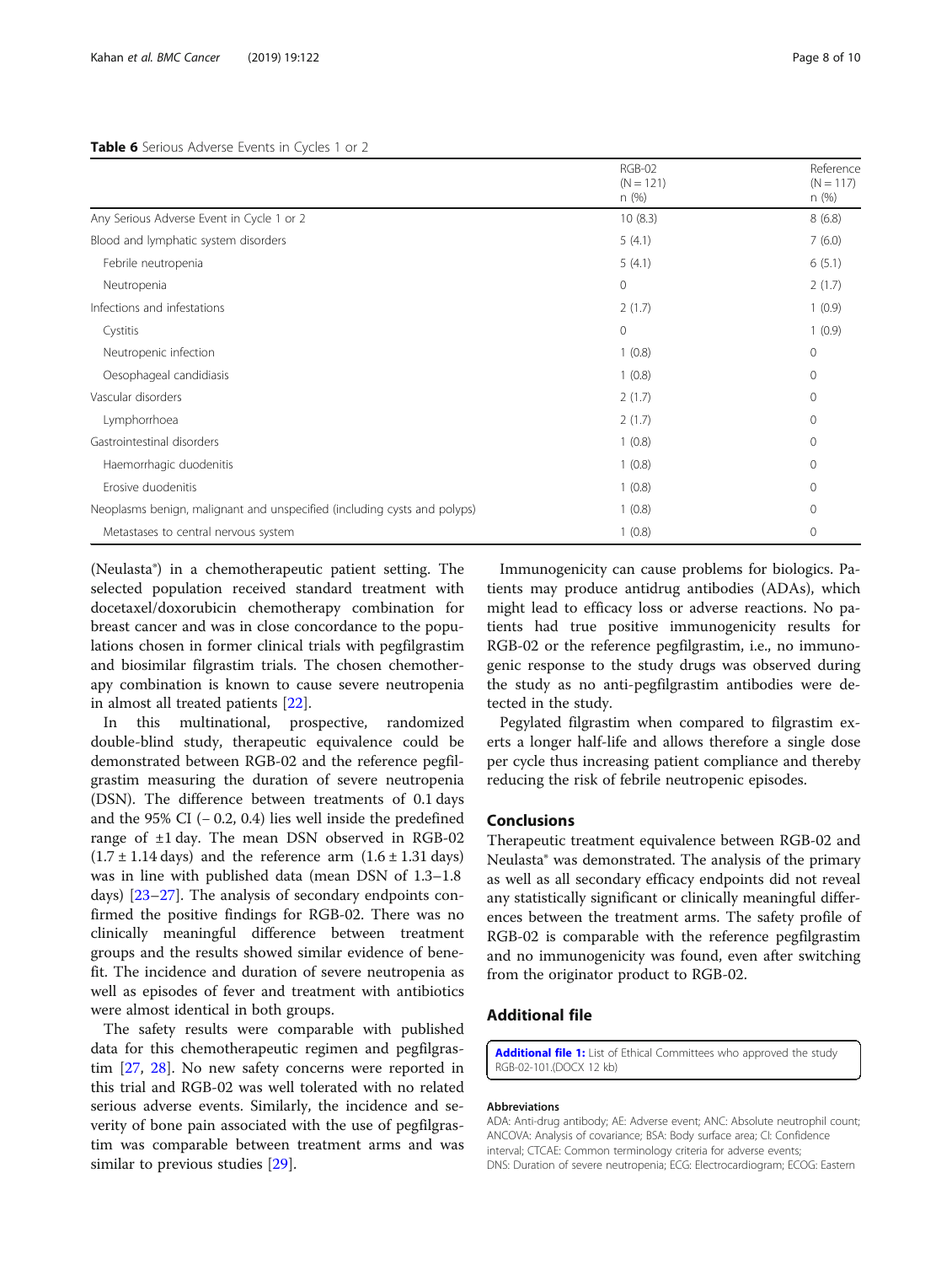<span id="page-8-0"></span>cooperative oncology group; ESMO: European society for medical oncology; EU: European Union; EUDRACT: European union drug regulating authorities clinical trials; FAS: Full Analysis Set; GCP: Good Clinical Practice; G-CSF: Granulocyte-colony stimulating factor; ICH: International conference on harmonisation; IMP: Investigational medicinal product; IXRS: Interactive voice/ web response system; LS: Mean least squares mean; PEG: Polyethylene glycol; PP: Per Protocol; SAE: Serious adverse event; std.: Standard deviation; TEAE: Treatment-emergent adverse event; ULN: Upper limit of normal; WBC: White blood cell

## Acknowledgements

The study group is indebted to all study personnel that made this research possible as well as all the patients who participated. We would like to express our gratitude to W. Hauke contributing as independent consultant to Gedeon Richter Plc. and to the participating principal investigators not contributing as authors: Al-Farhat, Y., Arkosy, P., Banu, E., Boer, K., Burdaeva, O., Cheporov, S., Dank, M., Erfan, J., Hotko, Y., Kopp, M., Kurochkin, A., Lifirenko, I., Minchev, V., Mukhametshina, G., Nedovic, J., Otavova, B., Piko, B., Pinter, T., Popov, V., Racheva, M., Rusyn, A., Schenker, M., Stroyakovskiy, D., Tomasic, L., Trivanovic,

#### Funding

The study was funded by Gedeon Richter Plc. Gedeon Richter was involved in the creation of the study design and in the collection, analysis and interpretation of study data, and preparation of the manuscript, as well.

D., Turdean, M., Vinnyk, Y., Vladimirov, V., Vojnovic, Z.,Weiner, P.

#### Availability of data and materials

The datasets from the current study are available from the corresponding. author on reasonable request.

## Authors' contributions

ZsK was the coordinating principal investigator of the trial and was involved in the development of study protocol, study conduct and evaluation of the study results. DG, MS, ST and IB were involved in the study conduct as principal investigators. IA, KHK, AI and LP were involved in the study design, preparation, coordination and evaluation of the trial. All authors were involved in the review and approval of the manuscript.

#### Authors' information

not applicable.

#### Ethics approval and consent to participate

The study protocol and informed consent to be signed by the patients was approved by all involved national regulatory authorities and central, as well as local ethics committees as applicable prior to study initiation. All ethical committees (ECs) who approved the study are listed in Additional file [1](#page-7-0). All participating patients were verbally informed about the clinical trial by the respective investigator and had to sign an informed consent form prior to any study related procedures.

#### Consent for publication

Not applicable.

#### Competing interests

Zs. Kahan had a consultancy agreement with Gedeon Richter Plc during the study conduct.

I. Aradi, K. Horvat-Karajz, A. Illes and L. Perjesi are employees of Gedeon Richter Plc.

## Publisher's Note

Springer Nature remains neutral with regard to jurisdictional claims in published maps and institutional affiliations.

### Author details

<sup>1</sup>Department of Oncotherapy, University of Szeged, Korányi Fasor 12, Szeged 6720, Hungary. <sup>2</sup>Institutul Oncologic Prof. Dr. I. Chiricuta, Republicii Bulevardul 34-36, 400015 Cluj-Napoca, Romania. <sup>3</sup>Nemocnice Horovice, K nemocnici 1106, 268 01 Horovice, Czech Republic. <sup>4</sup>Russian Cancer Research Center of the Russian Academy of Medical Sciences, Kashirskoye Shosse 24, Moscow, Russia115478. <sup>5</sup>Department of Oncology and Medical Radiology,

Dnipropetrovsk Medical Academy, Vernadsky str. 9, Dnipropetrovsk 49044, Ukraine. <sup>6</sup>Gedeon Richter Plc, Budapest, Hungary; Gyömröi út 19-21, Budapest 1103, Hungary.

#### Received: 15 January 2018 Accepted: 29 January 2019 Published online: 06 February 2019

#### References

- Molineux G. Pegfilgrastim: using pegylation technology to improve neutropenia support in cancer patients. Anti-Cancer Drugs. 2003;14(4):259– 64.
- 2. Renner P, Milazzo S, Liu JP, Zwahlen M, Birkmann J, Horneber M. Primary prophylactic colony-stimulating factors for the prevention of chemotherapyinduced febrile neutropenia in breast cancer patients. Cochrane Database Syst Rev. 2012;17(10) CD007913.
- 3. Yang BB, et al. Pharmacokinetics and pharmacodynamics of Pegfilgrastim in subjects with various degrees of renal function. J Clin Pharmacol. 2008;48: 1025–31.
- 4. Zamboni WC. Pharmacokinetics of Pegfilgrastim. Pharmacotherapy. 2003;23:  $9 - 14$
- 5. Wang L, Baser O, Kutikova L, Page JH, Barron R. The impact of primary prophylaxis with granulocyte colony-stimulating factors on febrile neutropenia during chemotherapy: a systematic review and meta-analysis of randomized controlled trials. Support Care Cancer. 2015;23(11):3131–40.
- 6. Mitchell S, Li X, Woods M, Garcia J, Hebard-Massey K, Barron R, Samuel M. Comparative effectiveness of granulocyte colony-stimulating factors to prevent febrile neutropenia and related complications in cancer patients in clinical practice: a systematic review. J Oncol Pharm Pract. 2016;22(5):702– 16.
- 7. Pfeil AM, Allcott K, Pettengell R, von Minckwitz G, Schwenkglenks M, Szabo Z. Efficacy, effectiveness and safety of long-acting granulocyte colonystimulating factors for prophylaxis of chemotherapy-induced neutropenia in patients with cancer: a systematic review. Support Care Cancer. 2015;23(2): 525–45.
- 8. Zhou C, et al. A randomized multicenter phase III study of single Administration of Mecapegfilgrastim (HHPG-19K), a Pegfilgrastim biosimilar, for prophylaxis of chemotherapy-induced neutropenia in patients with advanced non-small-cell lung Cancer (NSCLC). Clin Lung Cancer. 2016;17(2): 119–27.
- 9. Harbeck N, Lipatov O, Frolova M, Udovitsa D, Topuzov E, Ganea-Motan DE, Nakov R, Singh P, Rudy A, Blackwell K. Randomized, double-blind study comparing proposed biosimilar LA-EP2006 with reference pegfilgrastim in breast cancer. Future Oncol. 2016;12(11):1359–67.
- 10. Blackwell K, et al. A comparison of proposed biosimilar LA-EP2006 and reference Pegfilgrastim for the prevention of neutropenia in patients with early-stage breast Cancer receiving Myelosuppressive adjuvant or neoadjuvant chemotherapy: Pegfilgrastim randomized oncology (supportive care) trial to evaluate comparative treatment (PROTECT-2), a phase III, randomized, double-blind trial. Oncologist. 2016;21(7):789–94.
- 11. Annex to guideline on similar biological medicinal products containing biotechnology-derived proteins as active substance: non-clinical and clinical issues. Guidance on similar medicinal products containing recombinant granulocyte-colony stimulating factor. Doc. Ref.: EMEA/CHMP/BMWP/31329/ 2005. 22 February 2006.
- 12. Guideline on similar biological medicinal products containing biotechnology-derived proteins as active substance: non-clinical and clinical issues. Doc. Ref.: EMEA/CHMP/BMWP/42832/2005. 22 February 2006.
- 13. Guideline on clinical trials with haematopoietic growth factors for the prophylaxis of infection following myelosuppressive or myeloablative therapy. Doc. Ref.: EMEA/CPMP/555/95 Rev 1 22 March 2007.
- 14. Guideline on immunogenicity assessment of biotechnology-derived therapeutic proteins. Doc. Ref.: EMEA/CHMP/BMWP/14327/2006. 13 December 2007.
- 15. Aapro MS, et al. EORTC guidelines for the use of granulocyte-colony stimulating factor to reduce the incidence of chemotherapy-induced febrile neutropenia in adult patients with lymphomas and solid tumours. Eur J Cancer. 2006;42:2433–53.
- 16. Aapro MS, et al. 2010 update of EORTC guidelines for the use of granulocyte-colony stimulating factor to reduce the incidence of chemotherapy-induced febrile neutropenia in adult patients with